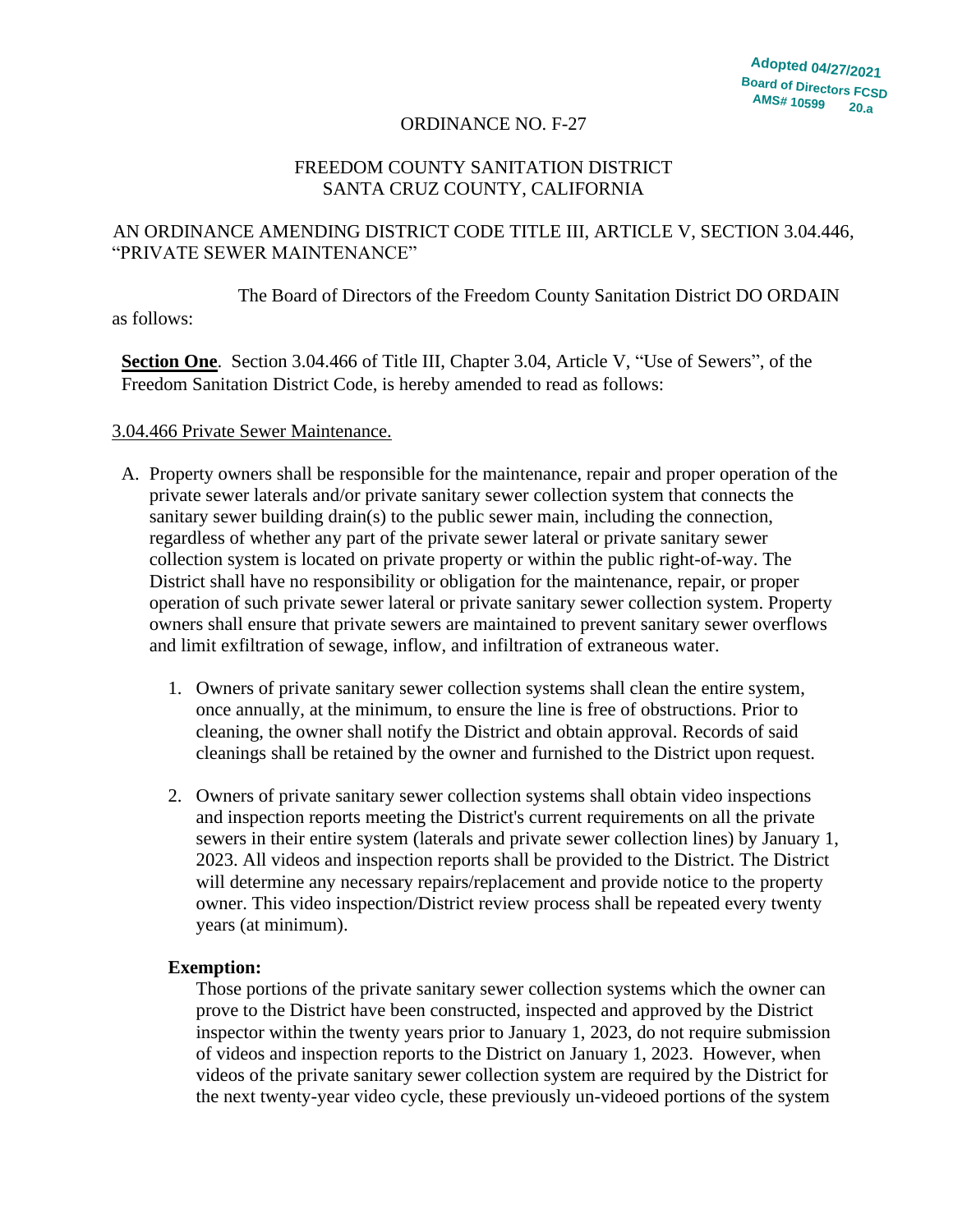will require videos and inspection reports, along with the rest of the system.

- 3. Owners of private sanitary sewer collection systems shall prepare a maintenance program for the system addressing the operation, maintenance, and inspection of the lines, pump stations, and appurtenances in the system. A document outlining said program shall be provided to the District prior to July 1, 2024, or as required by the District Engineer. The document shall contain a schedule to complete all repairs deemed necessary by the District based on the District's review of the previously submitted videos and inspection reports as outlined in Section 3.04.466 (A)(2). The maintenance program and repair schedule shall be updated at least every twenty years, or more frequently as needed.
- 4. Building owners shall have the private sewer lateral serving their building inspected by a licensed plumber using video inspection every ten years (at minimum) to ensure that the lateral is in good condition. Videos and corresponding inspection reports shall be retained by the owner and furnished to the District upon request.
- 5. Owners of private pump stations shall inspect and maintain the system annually (at minimum) to ensure that pump station failure does not result in a sanitary sewer overflow. The District may request maintenance and repair records at any time.
- 6. Maintenance of all private sewers (private sewer laterals and private sanitary sewer collection systems) shall include but not be limited to:
	- a. removing grease, settled debris, roots, and other obstructions;
	- b. replacing failed or deteriorating pipe segments or appurtenances;
	- c. repairing or eliminating non-watertight joints;
	- d. repairing or replacing pipe segments containing voids, cracks, or fractures;
	- e. correcting offset joints;
	- f. repairing connections to the public sewer main;
	- g. eliminating sags;
	- h. replacing materials or appurtenances not meeting current District standards, as deemed necessary by the District; and
	- i. removing any non-sanitary sewer connections to from the building sewer.
- 7. The property owner shall be responsible for clearing any and all obstructions in the private sewer lateral and/or private sanitary sewer collection systems immediately upon discovery and/or notification by the District. Prior to any cleaning or repair work on the private sewer, the owner shall notify the District and gain necessary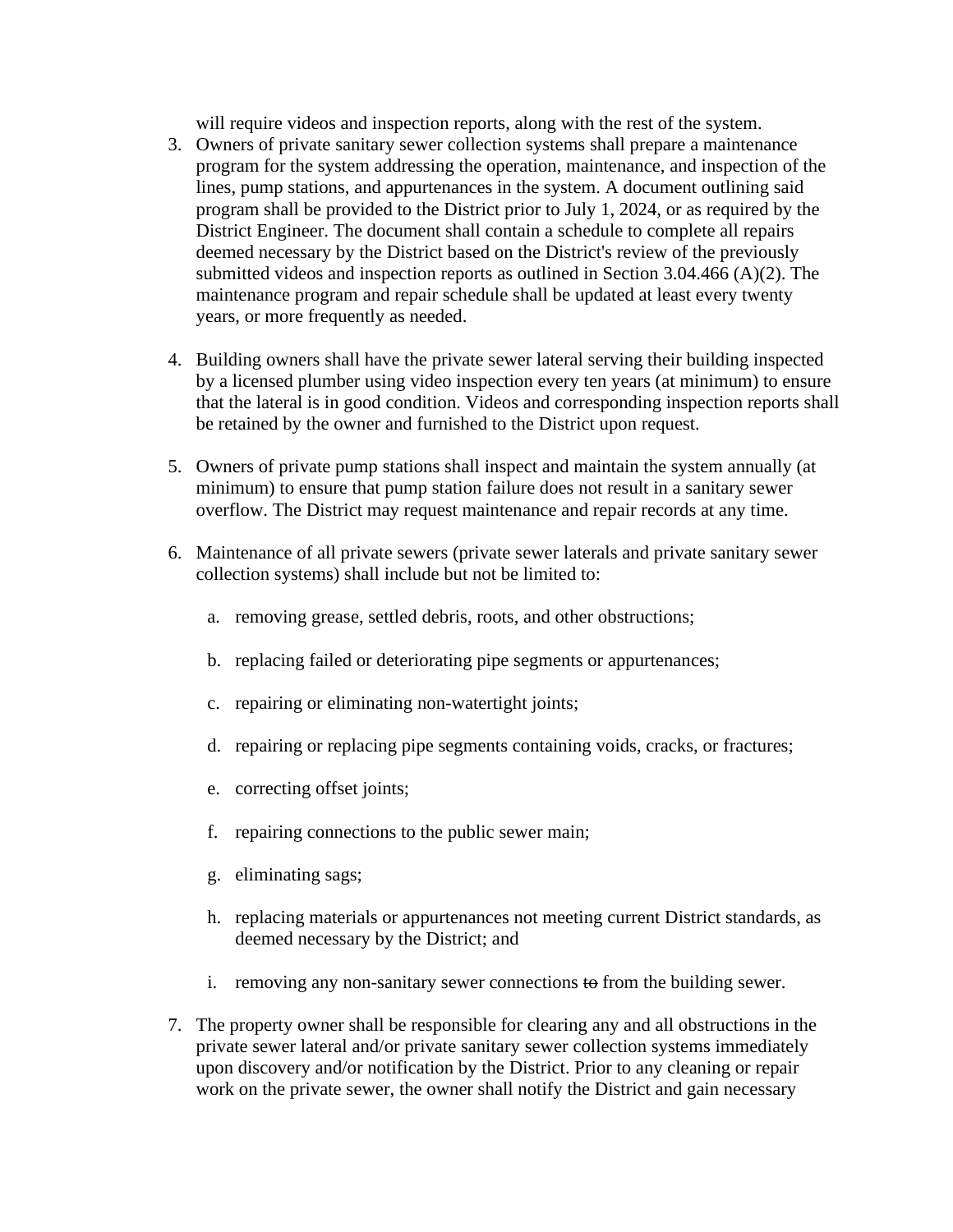approvals.

- B. Sanitary Sewer Overflows from Private Sewers.
	- 1. Corrective Action.

If a building drain, private sewer lateral, or private sanitary sewer collection system is not operating properly and causes the discharge of wastewater to any location outside of the building, it is considered a sanitary sewer overflow. Any sanitary sewer overflow condition shall constitute a public nuisance to be abated by the property owner. The following procedure shall take place:

- a. The property owner shall:
	- 1) take immediate action to stop the overflow immediately and have sewer blockages, breaks, and other deficiencies permanently repaired by a licensed plumber; and
	- 2) notify the District within twelve hours upon discovery or occurrence of the overflow.
- b. The District shall request abatement of the overflow and inspection of the private sewer by serving a Notice of Violation (N.O.V.) to a property owner, or posting the N.O.V. conspicuously on, or in front of, the building. The N.O.V. shall be deemed effective immediately upon service and begin the timeline for correcting and abating the sanitary sewer overflow.
- c. Within seventy-two hours of service or posting of the N.O.V., the property owner shall have a licensed plumber inspect the private sewer (lateral and private collection lines, as needed) internally by a closed-circuit television camera to determine the cause of the overflow and identify remedial actions needed to bring the condition of the private sewer up to District standards. The property owner or licensed plumber shall submit to the District the video and a written inspection report describing the cause of the overflow and the remedial actions taken to repair the private sewer. The District shall evaluate the report and video and make a determination as to the acceptability of the remedial actions and whether additional remedial actions, including full or partial replacement of the private sewer lateral and/or private sanitary sewer collection system, shall be taken.
- d. Within fourteen calendar days after service of the N.O.V., the property owner must have obtained all required permits and completed all necessary repairs to bring the condition of the private sewer up to District standards and submit evidence of the repair or corrective action to the District.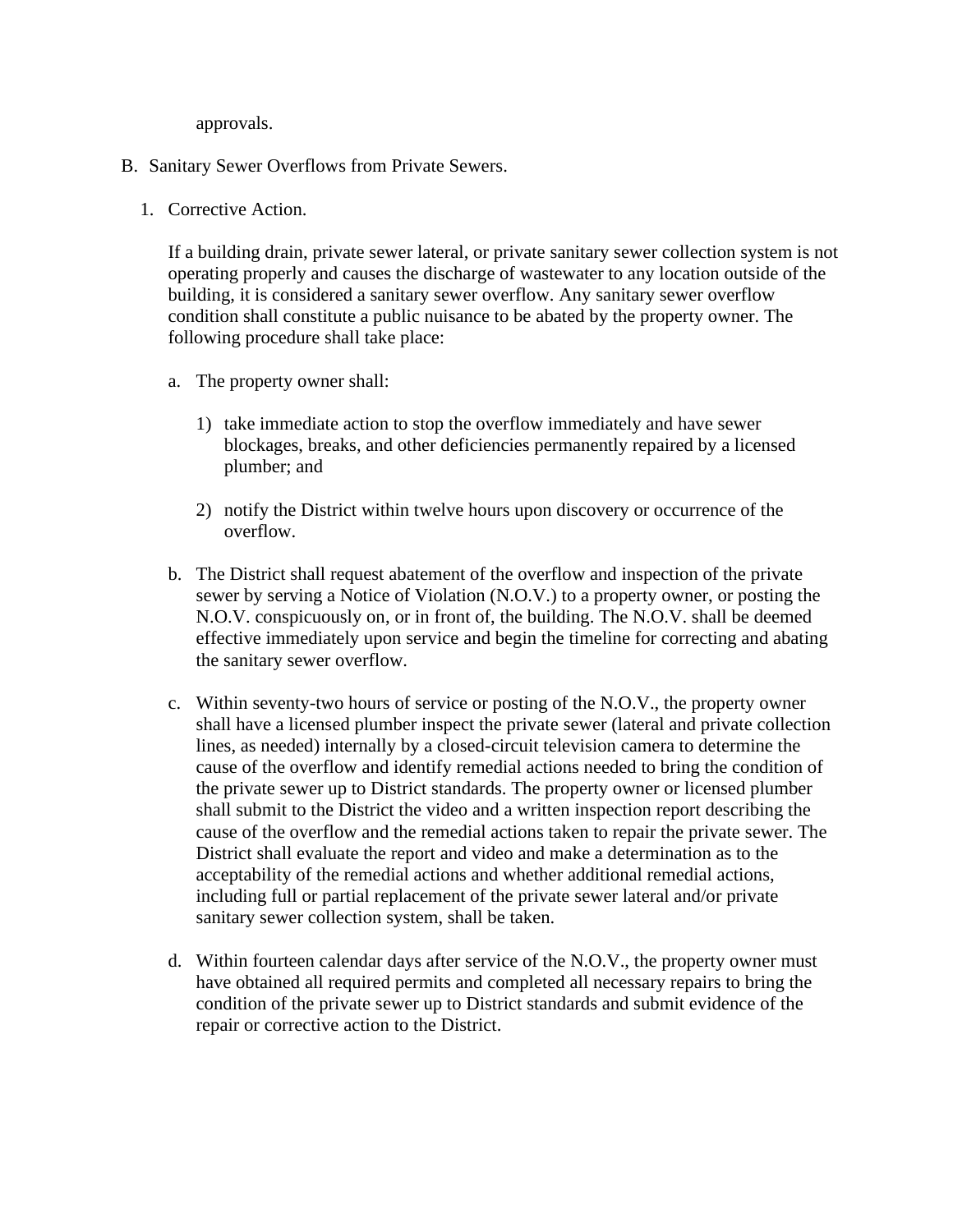2. Penalties for Non-Compliance/Abatement by the District.

In addition to exercising any other remedies, if the corrective action is not completed within the required timeframes, the District may notify the owner of the private sewer of its intent to record an abatement order and may thereafter abate the nuisance at the owner's expense, including assessing an administrative fee to reimburse the District for all related administrative costs. The property owner may also be assessed civil penalties for failure to comply in the amount of a minimum of \$500 or as otherwise set by Board resolution for each day the violation continues after expiration of:

- a. the fourteen day deadline specified above; or
- b. other deadline for repair or corrective action as set by the District.

The District Engineer shall have the authority to establish, waive, suspend, or otherwise modify any civil administrative penalty imposed by this section upon a showing that the property owner has satisfactorily repaired the private sewer to a degree sufficient to ensure avoidance of further violations or upon a showing by the property owner of severe financial hardship.

3. Appeal.

Any appeal of an abatement order will be in accordance with Article I and as described herein. In the event that the District Engineer notifies the owner of its intent to record an abatement order and charge costs for abatement, enforcement, and/or assess civil penalties to the property owner, the property owner may request an appeal hearing in writing to the Secretary of the board in accordance with the provisions of Article I and payment of an appeal fee as set by the District within ten calendar days from the date of service of the notice of intent to record the order. Absent such an appeal, the abatement order shall constitute a final administrative decision confirming such costs, and a lien or special assessment on the property may be recorded with the County Recorder without further hearing for failure to pay within sixty days. Such lien shall have the force, effect and priority of a judgment lien and shall continue for three years from the time of recording unless sooner released or otherwise discharged. A statement of the District's bills to the property owner shall give notice of the lien provided by this section.

4. Disconnection.

In addition or alternative to any of the foregoing remedies, the District may disconnect any premises from the public sewer if remedial actions to correct sanitary sewer overflows are not timely taken in accordance with this code and the directions of the District Engineer, and/ or costs of abatement, including fees and penalties, are not paid. The District Engineer shall estimate the cost of disconnection of such premises and the cost of reconnecting it thereto, and the owner of the premises shall deposit the cost as estimated of disconnection and reconnection before such premises are reconnected to the